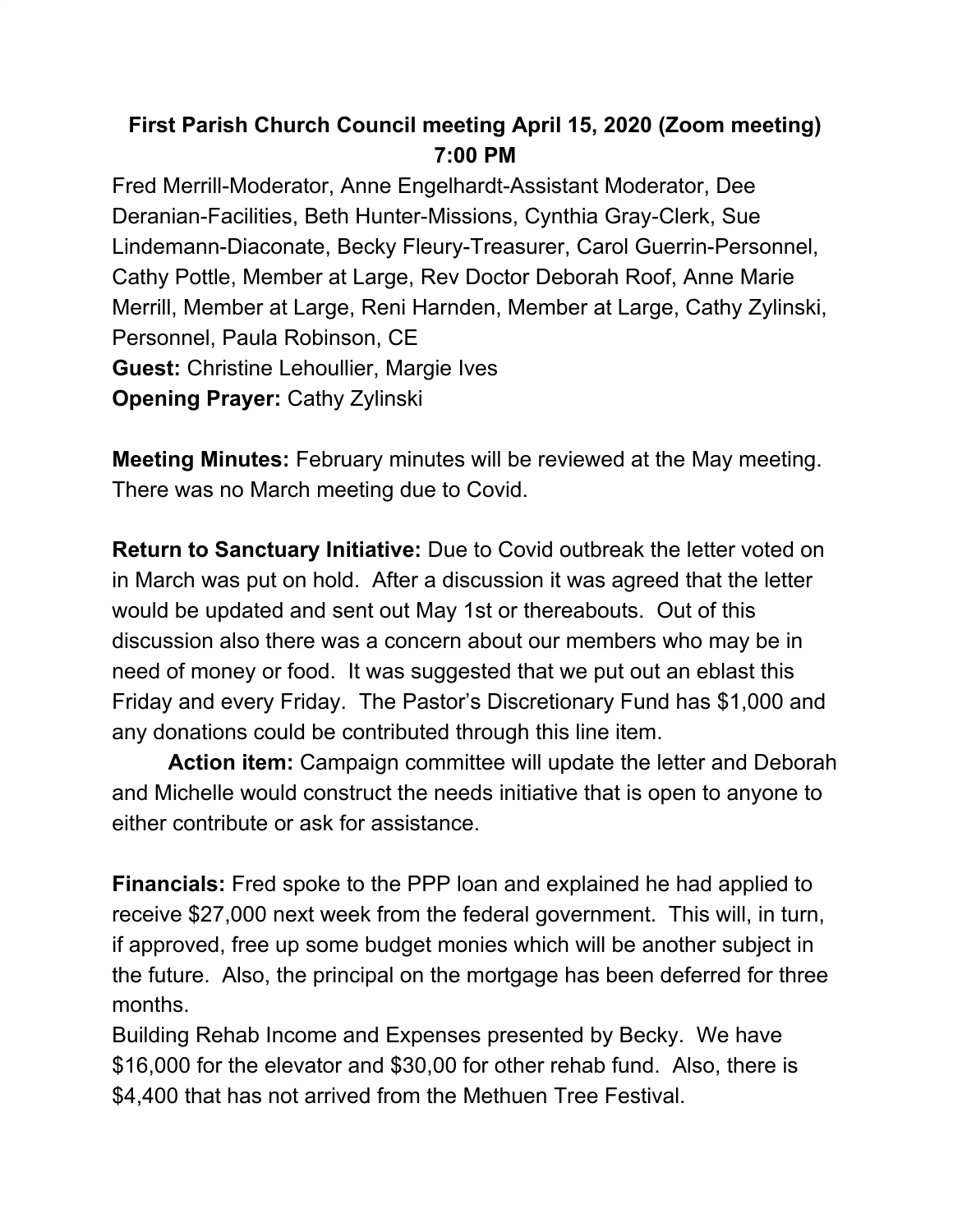Balance Fund Income and Expenses is negative \$10,288. Dee discussed that the church is saving some money by not being open, specifically electricity is down. Also they found cheaper oil prices with another company and Facilities is having Servpro do other work that would have otherwise been delayed.

**Action Item:** None immediately though we will need new budget discussion whence our current pandemic situation is more final.

Finance Committee proposes a project team to form to assist concurrently with Renovation project. They feel that a group of representatives working collaboratively will be very positive. That group will consist of at least one member of BAC, FOM, Council, Finance, Facilities and Campaign group. Anne Marie, Cyndi, Margie and Sue will represent Council since they were present at the previous meeting. This motion was presented by Margie and seconded by Cyndi and passed.

Council needs to vote to authorize Fred to sign the Bank documents to get the stimulus money. Cathy Z proposed same, Sue seconded and motion passed.

## **Pastors report:** Submitted.

## **Round Table:**

Anne Marie kudos to staff for virtual meetings and services during this crisis.

Dee states the new oil tanks were installed and on line. The next question is what to do with the old one-fill in with dirt or have it removed entirely. Cathy Z adds thanks to the staff and to the Breedens for all their help in keeping our church beautiful and functioning as best we can during this time.

Cathy Pottle agreed with the kudos and the feeling of staying connected. Sue asked how we all felt about having communion at home on Palm Sunday. Deacons are reviewing services and how to make as normal as